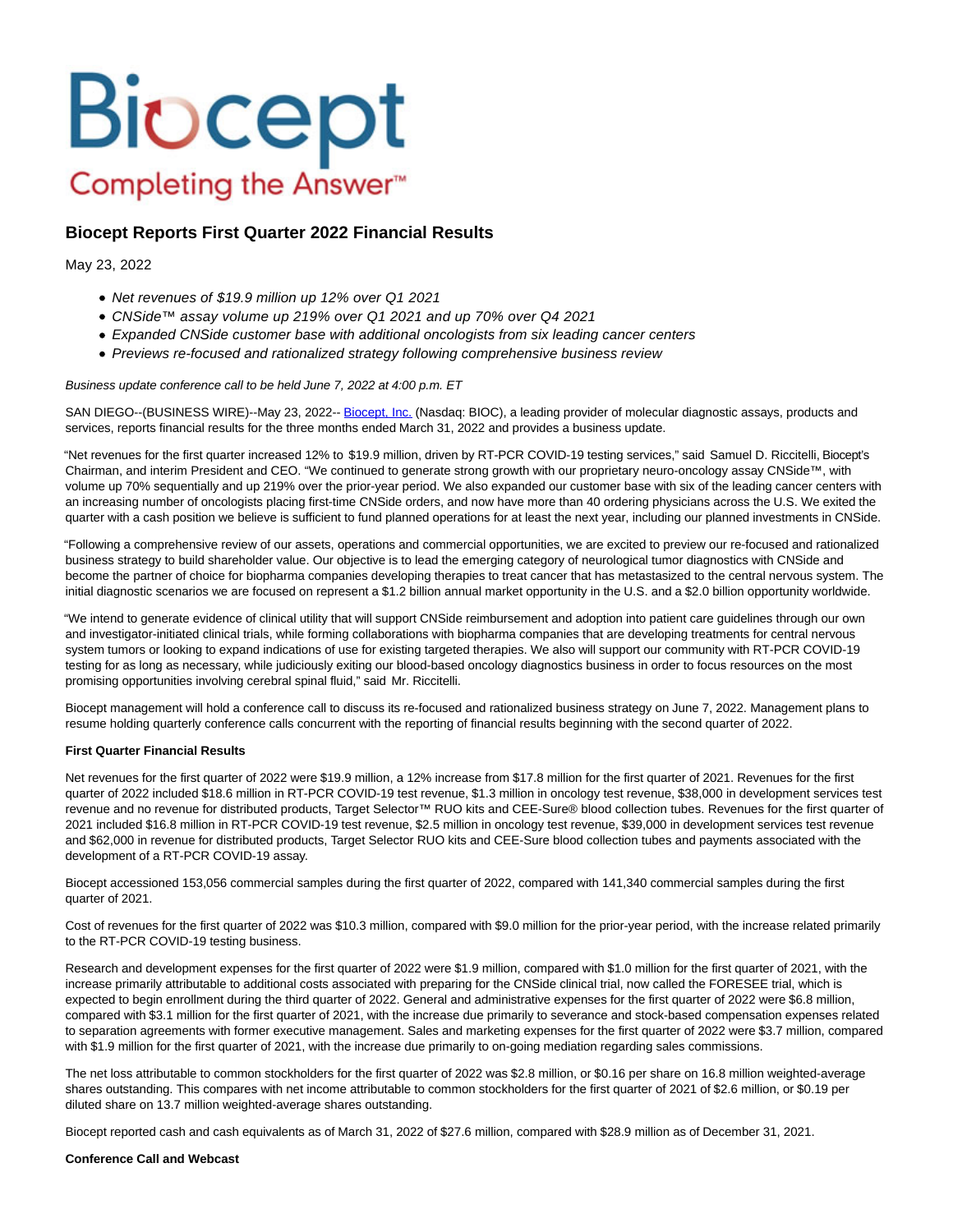Biocept will hold a conference call on Tuesday, June 7, 2022 beginning at 4:00 p.m. Eastern Time to discuss its re-focused and rationalized business strategy and to answer questions. Participants can pre-register for the conference cal[l here.](https://cts.businesswire.com/ct/CT?id=smartlink&url=https%3A%2F%2Fdpregister.com%2Fsreg%2F10166473%2Ff27cad70fa&esheet=52728528&newsitemid=20220523005934&lan=en-US&anchor=here&index=2&md5=1533364501157ab4f5cf93202fdcbf48) Callers who pre-register will be given a conference passcode and unique PIN to gain immediate access to the call and bypass the live operator. Participants may pre-register at any time, including up to and after the call start time.

The conference call can be accessed at the time of the live call by dialing (855) 656-0927 for domestic callers, (855) 669-9657 for Canadian callers or (412) 902-4109 for other international callers. A live webcast of the conference call will be available on the investor relations page of the Company's website at [http://ir.biocept.com/events.cfm.](https://cts.businesswire.com/ct/CT?id=smartlink&url=http%3A%2F%2Fir.biocept.com%2Fevents.cfm&esheet=52728528&newsitemid=20220523005934&lan=en-US&anchor=http%3A%2F%2Fir.biocept.com%2Fevents.cfm&index=3&md5=d6ab2d0ff28b07916d57b016bf820a81)

A replay of the call will be available for 48 hours following its conclusion and can be accessed by dialing (877) 344-7529 for domestic callers, (855) 669-9658 for Canadian callers or (412) 317-0088 for other international callers. Please use event passcode 8040195. A replay of the webcast will be available for 90 days.

#### **About Biocept**

Biocept, Inc. develops and commercializes molecular diagnostic assays that provide physicians with clinically actionable information for treating and monitoring patients diagnosed with a variety of cancers. In addition to its portfolio of blood-based liquid biopsy assays, Biocept has developed the CNSide™ cerebrospinal fluid assay that detects cancer that has metastasized to the central nervous system. Biocept's patented Target Selector™ technology captures and quantitatively analyzes cerebrospinal fluid tumor cells for tumor-associated molecular markers, using technology first developed for use in blood. Biocept also is leveraging its molecular diagnostic capabilities to offer RT-PCR COVID-19 testing to support public health efforts during this unprecedented pandemic. For more information, visit [www.biocept.com.](https://cts.businesswire.com/ct/CT?id=smartlink&url=http%3A%2F%2Fwww.biocept.com&esheet=52728528&newsitemid=20220523005934&lan=en-US&anchor=www.biocept.com&index=4&md5=a857f067dba85ad606d00f55f411a50e) Follow Biocept o[n Facebook,](https://cts.businesswire.com/ct/CT?id=smartlink&url=https%3A%2F%2Fwww.facebook.com%2Fbiocept%2F&esheet=52728528&newsitemid=20220523005934&lan=en-US&anchor=Facebook&index=5&md5=bb52ef0dc32f166d12534de13e328a0c) [LinkedIn a](https://cts.businesswire.com/ct/CT?id=smartlink&url=https%3A%2F%2Fwww.linkedin.com%2Fcompany%2Fbiocept%2F&esheet=52728528&newsitemid=20220523005934&lan=en-US&anchor=LinkedIn&index=6&md5=2a4b0e9bee065362e0af47d7d4b2a817)n[d Twitter.](https://cts.businesswire.com/ct/CT?id=smartlink&url=https%3A%2F%2Ftwitter.com%2FBiocept&esheet=52728528&newsitemid=20220523005934&lan=en-US&anchor=Twitter&index=7&md5=533122fa84a794082dfe05708edfc68f)

#### **Forward-Looking Statements Disclaimer Statement**

This news release contains forward-looking statements that are based upon current expectations or beliefs, as well as a number of assumptions about future events. Although we believe that the expectations reflected in the forward-looking statements and the assumptions upon which they are based are reasonable, we can give no assurance that such expectations and assumptions will prove to be correct. Forward-looking statements are generally identifiable by the use of words like "will," "expect," "objective," "believe" or "intend" or the negative of these words or other variations on these words or comparable terminology. To the extent that statements in this news release are not strictly historical, including, without limitation, statements regarding our new business strategy, our objectives, markets we may focus on and the size of market opportunities, our ability to lead the emerging category of neurological tumor diagnostics and become the partner of choice for biopharma companies developing therapies to treat cancer that has metastasized to the central nervous system, our intention to generate evidence of clinical utility that will support CNSide reimbursement and adoption into patient care guidelines through our own and investigator-initiated clinical trials, our intention to form collaborations with biopharma companies that are developing treatments for central nervous system tumors or looking to expand indications of use for existing targeted therapies, our plan to continue providing RT-PCR COVID-19 testing, our plan to exit from our blood-based oncology diagnostics business, our expected timing for commencing enrollment of the FORESEE trial, the sufficiency of our cash position to support our planned operations for at least the next year, and the capabilities and performance of our CNSide assay and Target Selector™ technology, such statements are forward-looking, and are made pursuant to the safe harbor provisions of the Private Securities Litigation Reform Act of 1995. The reader is cautioned not to put undue reliance on these forwardlooking statements, as these statements are subject to numerous risks and uncertainties, including risks and uncertainties associated with the continually evolving COVID-19 pandemic; we may be unable to increase sales of our current products, assays and services or successfully develop and commercialize other products, assays and services; we may be unable to execute our new business strategy; we may be unable to compete successfully with our competitors and increase or sustain our revenues; we may be unable to identify collaborators willing to work with us to conduct clinical utility studies, or the results of those or currently planned studies may not demonstrate that an assay provides clinically meaningful information and value or have the other benefits that we expect; Medicare and private payors may not provide coverage and reimbursement or may breach, rescind or modify their contracts or reimbursement policies or delay payments; our estimates regarding the sufficiency of our existing resources may not be accurate as the actual amount of funds that we will need will be determined by many factors, some of which are beyond our control; and the risk that our products and services may not perform as expected. These and other factors are described in greater detail under the "Risk Factors" heading of our Annual Report on Form 10-K for the year ended December 31, 2021, filed with the Securities and Exchange Commission (SEC) on April 5, 2022, and in our Quarterly Report on Form 10-Q for the quarter ended March 31, 2022, being filed with the SEC today. The effects of such risks and uncertainties could cause actual results to differ materially from the forward-looking statements contained in this news release. We do not plan to update any such forward-looking statements and expressly disclaim any duty to update the information contained in this press release except as required by law. Readers are advised to review our filings with the SEC a[t http://www.sec.gov/.](https://cts.businesswire.com/ct/CT?id=smartlink&url=http%3A%2F%2Fwww.sec.gov%2F&esheet=52728528&newsitemid=20220523005934&lan=en-US&anchor=http%3A%2F%2Fwww.sec.gov%2F&index=8&md5=8ba300fdc0fcd1dac94ac0b3e9e27d34)

**Biocept, Inc.**

**Condensed Balance Sheets**

**(In thousands, except share and per share data)**

| <b>December</b><br>31, | March 31, |
|------------------------|-----------|
| 2021                   | 2022      |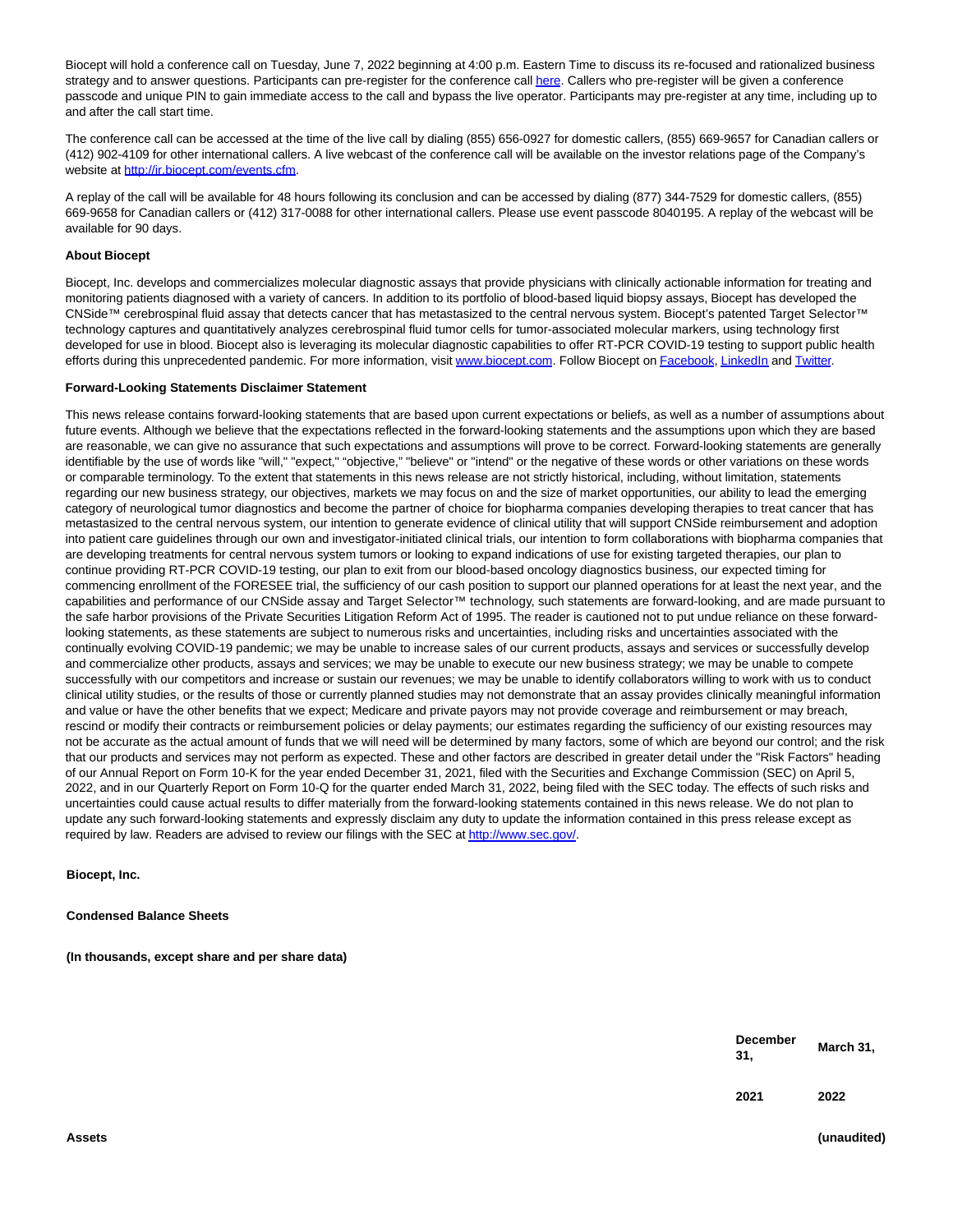### Current assets:

| Cash                                      | \$28,864 | \$27,566 |
|-------------------------------------------|----------|----------|
| Accounts receivable, net                  | 13,786   | 16,351   |
| Inventories, net                          | 2,651    | 3,221    |
| Prepaid expenses and other current assets | 391      | 446      |
| Total current assets                      | 45,692   | 47,584   |
| Fixed assets, net                         | 2,401    | 2,380    |
| Lease right-of-use assets - operating     | 9,026    | 8,892    |
| Lease right-of-use assets - finance       | 2,842    | 2,617    |
| Other non-current assets                  | 456      | 471      |
| <b>Total assets</b>                       | \$60,417 | \$61,944 |

# **Liabilities and Stockholders' Equity**

#### Current liabilities:

| Accounts payable                                                                                                                                                                          | \$7,246 | 8,076          |
|-------------------------------------------------------------------------------------------------------------------------------------------------------------------------------------------|---------|----------------|
| <b>Accrued liabilities</b>                                                                                                                                                                | 3,018   | 4,550          |
| Current portion of lease liabilities - operating                                                                                                                                          | 426     | 449            |
| Current portion of lease liabilities - finance                                                                                                                                            | 1,083   | 1,021          |
| <b>Total current liabilities</b>                                                                                                                                                          | 11,773  | 14,096         |
| Non-current portion of lease liabilities - operating                                                                                                                                      | 9,736   | 9,598          |
| Non-current portion of lease liabilities - finance                                                                                                                                        | 1,428   | 1,221          |
| <b>Total liabilities</b>                                                                                                                                                                  | 22,937  | 24,915         |
| Shareholders' equity:                                                                                                                                                                     |         |                |
| Preferred stock, \$0.0001 par value, 5,000,000 shares authorized; 2,106 shares and 2,090 shares issued and outstanding<br>at December 31, 2021 and March 31, 2022, respectively.          |         |                |
| Common stock, \$0.0001 par value, 150,000,000 shares authorized; 16,849,805 shares and 16,850,161 shares issued<br>and outstanding at December 31, 2021 and March 31, 2022, respectively. | 2       | $\overline{2}$ |
| Additional paid-in capital                                                                                                                                                                | 303,829 | 306,146        |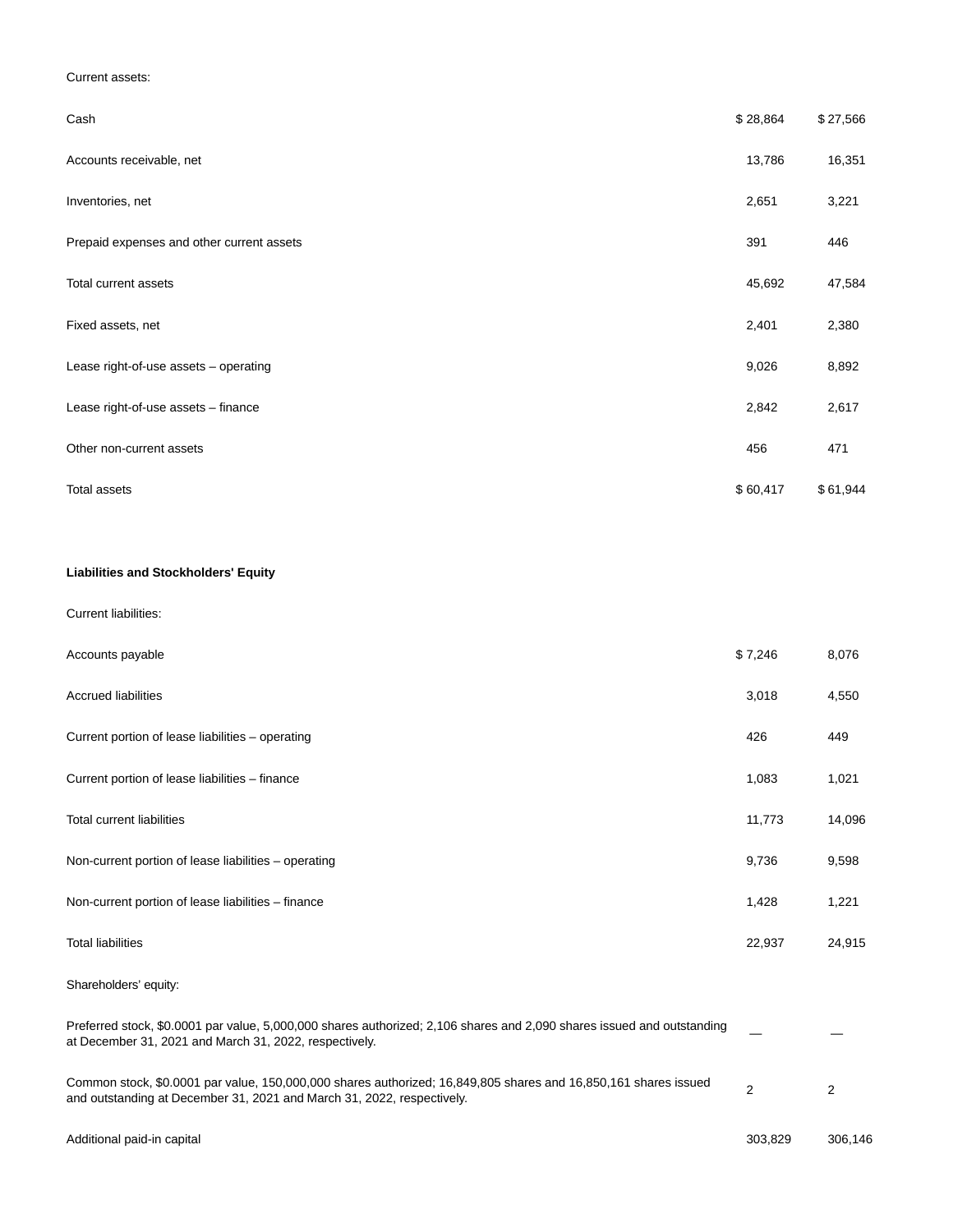| Accumulated deficit                        | (266,351) | (269, 119) |
|--------------------------------------------|-----------|------------|
| Total shareholders' equity                 | 37,480    | 37,029     |
| Total liabilities and shareholders' equity | \$60,417  | \$61,944   |

# **Biocept, Inc.**

# **Condensed Statements of Operations and Comprehensive Loss**

# **(In thousands, except shares and per share data)**

# **(Unaudited)**

|                                                       | For the Three Months Ended March<br>31, |                   |               |
|-------------------------------------------------------|-----------------------------------------|-------------------|---------------|
|                                                       | 2021                                    | 2022              |               |
| Net revenues                                          | \$17,756                                | \$19,945          |               |
| Costs and expenses:                                   |                                         |                   |               |
| Cost of revenues                                      | 9,006                                   | 10,335            |               |
| Research and development expenses                     | 1,043                                   | 1,851             |               |
| General and administrative expenses                   | 3,120                                   | 6,806             |               |
| Sales and marketing expenses                          | 1,923                                   | 3,660             |               |
| Total costs and expenses                              | 15,092                                  | 22,652            |               |
| (Loss/)Income from operations                         | 2,664                                   | (2,707)           | $\lambda$     |
| Other income/(expense):                               |                                         |                   |               |
| Interest expense, net                                 | (65)                                    | (61)<br>I         | $\mathcal{E}$ |
| Total other income/(expense):                         | (65)                                    | (61)<br>$\lambda$ | $\lambda$     |
| (Loss)/income before income taxes                     | 2,599                                   | (2,768)           | $\lambda$     |
| Income tax expense                                    |                                         |                   |               |
| Net (loss)/income and comprehensive (loss)income      | 2,599                                   | (2,768)           | $\lambda$     |
| Net (loss)/income attributable to common shareholders | \$2,599                                 | \$ (2,768)        | $\mathcal{E}$ |

Weighted-average shares outstanding used in computing net (loss)income per share attributable to common shareholders: